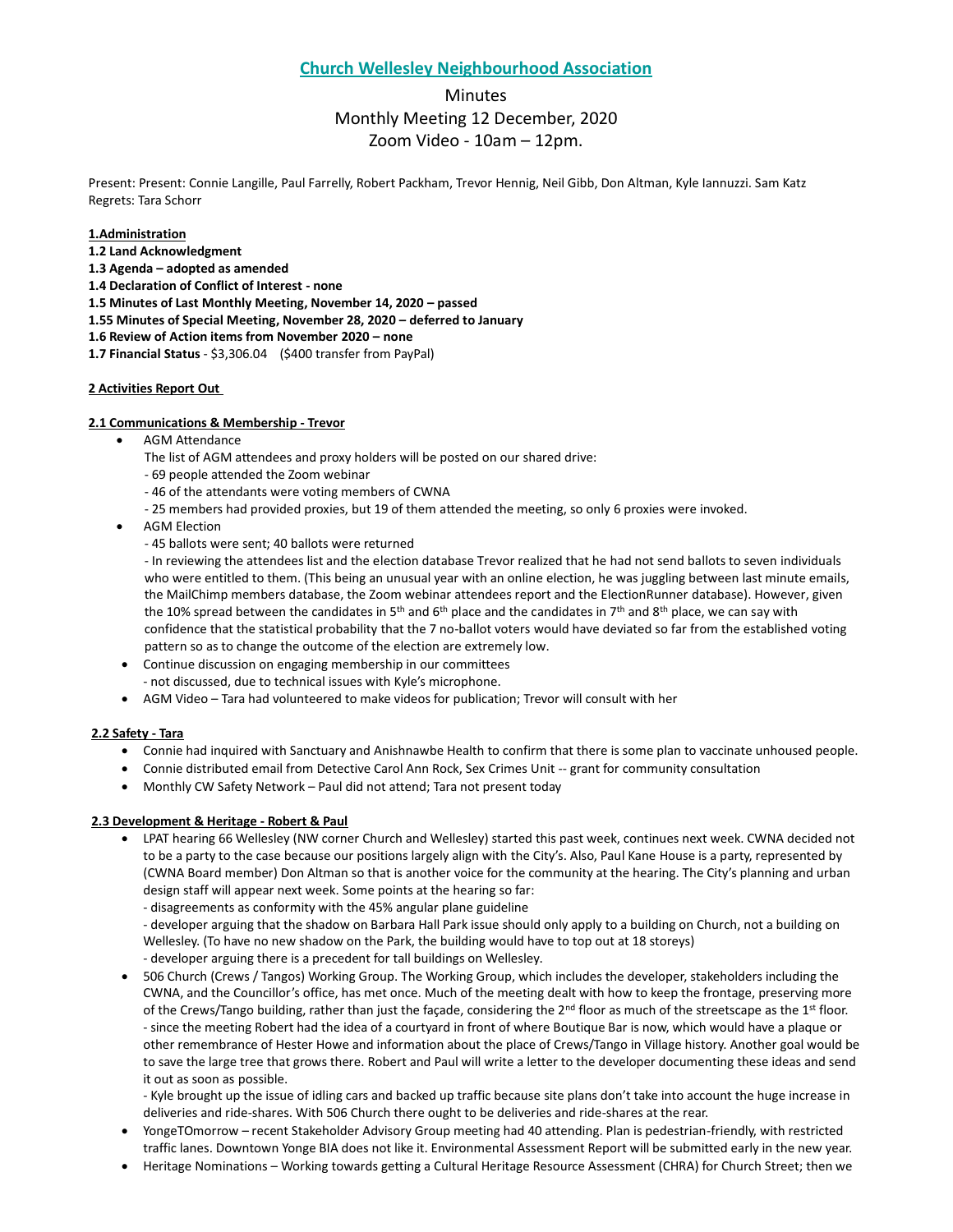can get buildings listed on the Heritage Register and offer some protection from demolition. Paul is working with Adam Wynne to engage the Arquives to make a joint proposal to the City that it undertake a CHRA.

## **2.4 Placemaking - Connie**

- Report out from Dec 3rd meeting; accomplishments and future possibilities such as a farmers market (lead: Tara) and increasing tree canopy and protecting heritage trees (leads: Trevor and Peter Small)
- Friends of Barbara Hall Park: Tara will initiative a meeting with community stakeholders regarding establishing a Friends of Barbara Hall group.
- 4 rainbow benches installed at Barbara Hall Park; instantly adopted; 20 more to come.
- AIDS memorial defaced with paint; some idea from Parks as to covering the concrete with wrapper; CWNA does not support as it stands as a piece of art and there are ways to seal concrete to make it more resistant to paint.
- 14 Dundonald update (Mizrahi lot beside James Canning Gardens) is in still process of transfer to City. Though it had been sodded this summer, the reason it is all dug up now, is that the company must fully install infrastructure, such as drainage, before the handover.
- Bay Cloverhill Community Association request of Downtown Yonge BIA to make a grant application for park system wayfinding: Connie and Neil will attend Dec 16 meeting.
- Naming of Lanes and Parks: At Dec. 3 meeting, Trevor raised the idea of renaming Alexander Street Parkette when it is rebuilt, possibly after Hester How. Connie has brought up with Tyler Johnson at Councillor's Office and we now know the process. Connie also built on the idea: she will explore renaming other lanes that already have a street name, such as Gloucester.

## **2.5 Government Relations - Kyle**

- First meeting will be Saturday Dec 19., 10am meeting via Zoom; on agenda is relation / protocols between the Committee, the Executive and the elected officials
- Introductory meeting with MP Marcie Ian on Dec. 15. It is encouraging that she is reaching out. This is the first meeting with the new MP and takes place before the first meeting of Government Relations Committee. Kyle emphasized the importance of coming to these meetings prepared with our main asks of senior government.

#### **2.6 Affordable Housing - Neil**

• To meet before next monthly meeting

#### **2.7 Governance - Don**

• Don stated that committees ought to fall within two types: standing committees, which meet regularly; and ad hoc committees, which meet as needed. Governance would fall in the latter category.

#### **2.8 Fundraising - Sam**

• Will meet before next Board monthly meeting; we ought to go through the charitable status process, which takes nine to twelve months and would cost under \$2000. Discussion ensued with consensus moving towards agreement.

#### **2.9 Motion to open up meetings**

• Kyle made a motion to formalize a policy for encouraging greater participation of the community at Board meetings. (text appended). Motion approved.

#### **2.10 Harassment**

• The Board member affected by the recent incident of written harassment by a community member believes the best plan of action is to let the single incident pass. The Board agreed and will revisit if there is a reoccurrence.

#### **3 Recap of Actions & Upcoming Events**

## **Action Items**

Action Items

- All Committees: Meet before the next CWNA directors meeting (Jan. 16) to map our goals and objectives for the year, including broader participation.
- Trevor / Tara: AGM Video: Tara had volunteered to make videos for publication; Trevor will consult with her
- Robert / Paul: Send letter to 506 Church developer regarding ideas on courtyard, etc.

## **Dates**

- Dec 15th., 12pm Marci Ien
- Government Relations meeting Saturday Dec 19th.,10am.
- January 16 CWNA exec meeting
- February 9th., 1pm Linear Park Committee Meeting

#### **2021 CWNA meeting dates - check for conflicts**

- January 16
- February 13